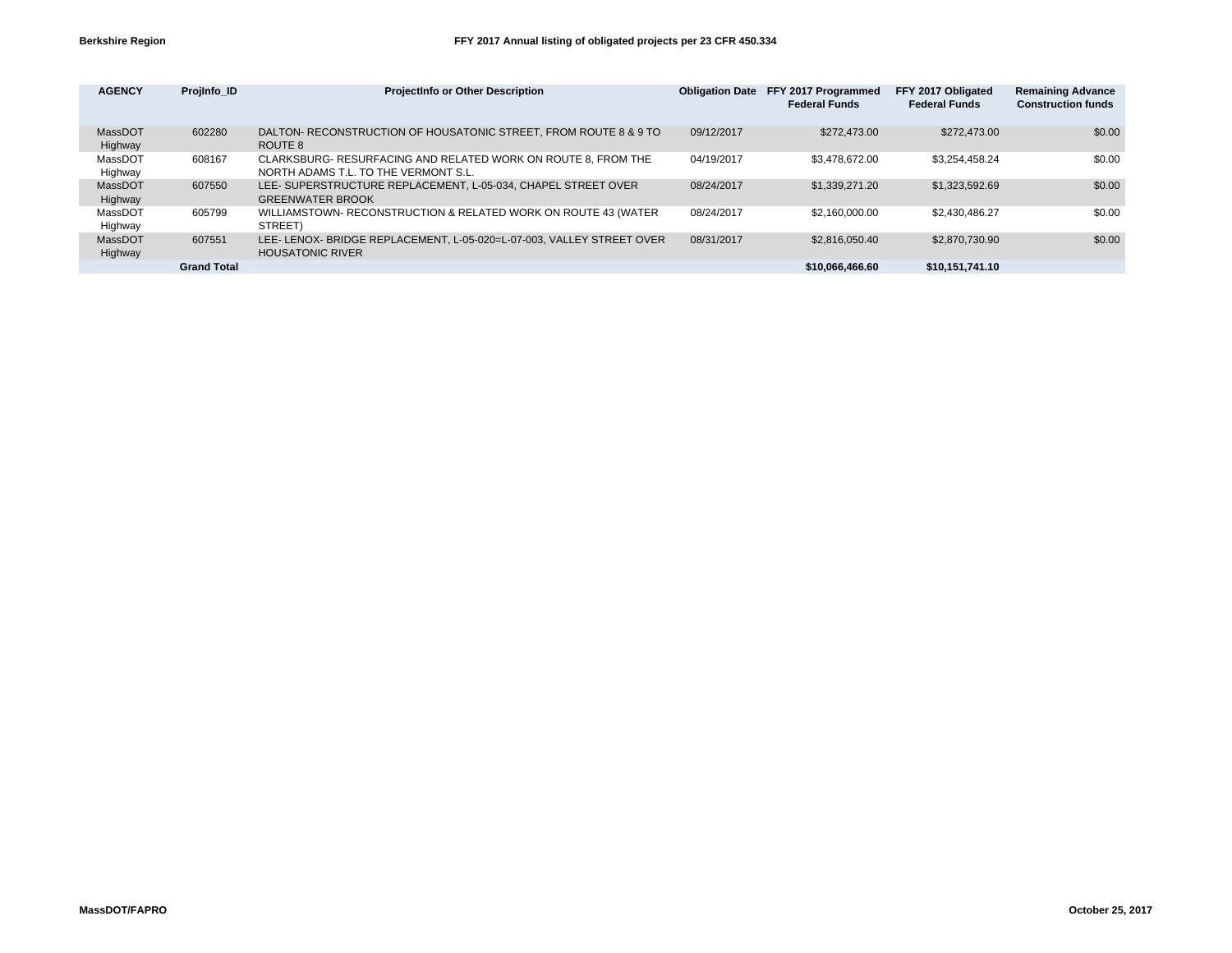| <b>AGENCY</b>      | Projinfo ID        | <b>ProjectInfo or Other Description</b>                                                                                    | <b>Obligation Date</b> | FFY 2017 Programmed<br><b>Federal Funds</b> | FFY 2017 Obligated<br><b>Federal Funds</b> | <b>Remaining Advance</b><br><b>Construction funds</b> |
|--------------------|--------------------|----------------------------------------------------------------------------------------------------------------------------|------------------------|---------------------------------------------|--------------------------------------------|-------------------------------------------------------|
| MassDOT<br>Highway | 608102             | HARWICH- IMPROVEMENTS TO PARK AND RIDE FACILITY INCLUDING A NEW<br>BUS SHELTER AT ROUTE 124 PARK AND RIDE                  | 04/06/2017             | \$460,000,00                                | \$284,750,78                               | \$0.00                                                |
| MassDOT<br>Highway | 608201             | HARWICH- BREWSTER- ORLEANS- RESURFACING AND RELATED WORK ON<br>ROUTE 6                                                     | 04/27/2017             | \$8,147,465.58                              | \$7,971,065.68                             | \$0.00                                                |
| MassDOT<br>Highway | 608544             | BOURNE- RESURFACING AND RELATED WORK ON ROUTE 6 & 28 BYPASS ROAD                                                           | 06/22/2017             | \$1,920,000,00                              | \$1,687,544,00                             | \$0.00                                                |
| MassDOT<br>Highway | 606707             | DENNIS- CORRIDOR AND STREETSCAPE IMPROVEMENTS ON MAIN STREET<br>(ROUTE 28), FROM DENNIS COMMONS DRIVE TO UPPER COUNTY ROAD | 08/31/2017             | \$6,567,338.60                              | \$6,568,010.63                             | \$0.00                                                |
|                    | <b>Grand Total</b> |                                                                                                                            |                        | \$17,094,804.18                             | \$16,511,371.09                            | \$0.00                                                |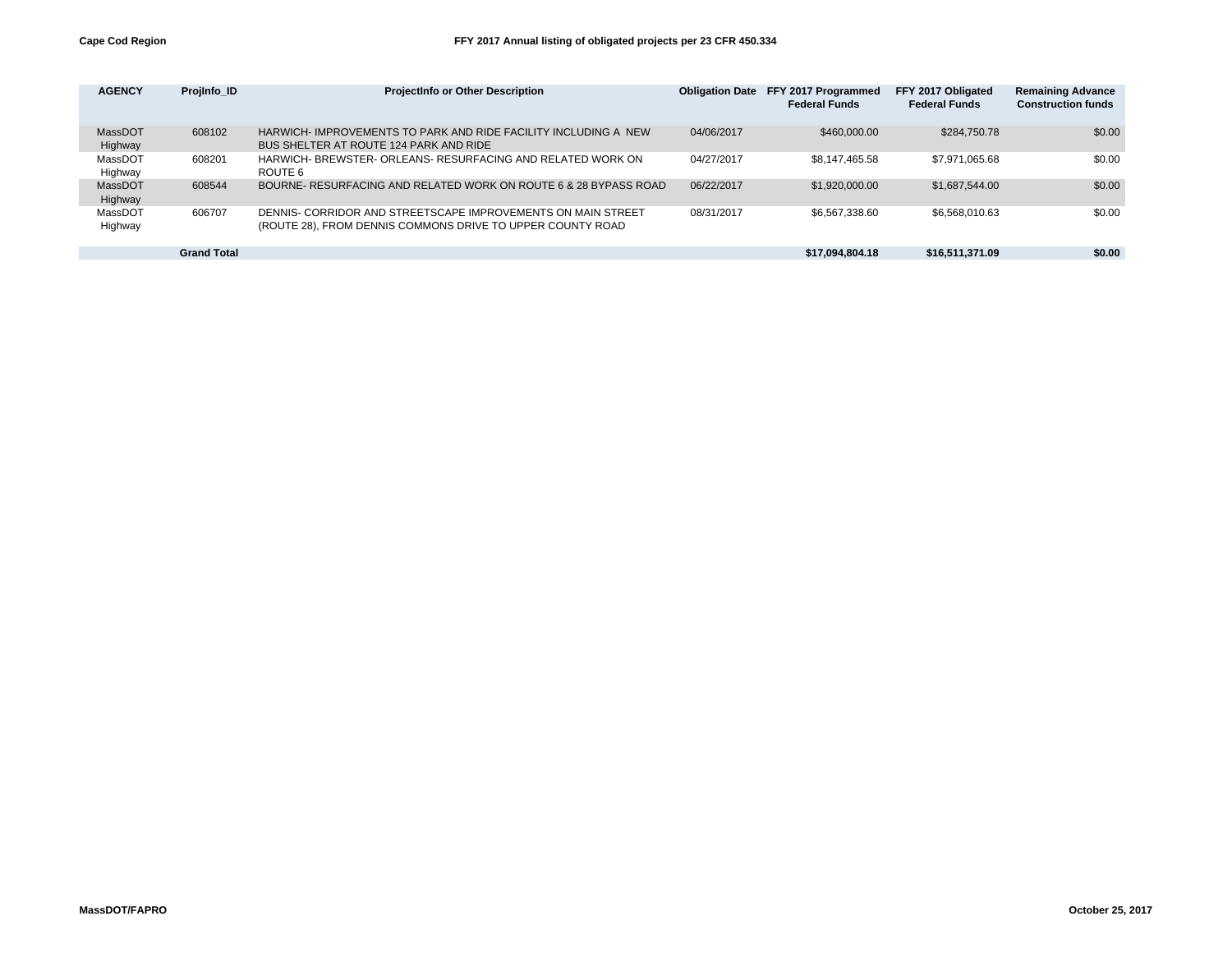| <b>AGENCY</b>      | Projinfo ID        | <b>ProjectInfo or Other Description</b>                                                                                                                                                        | Date 1     | FFY 2017 Programmed<br><b>Federal Funds</b> | FFY 2017 Obligated<br><b>Federal Funds</b> | <b>Remaining Advance</b><br><b>Construction funds</b> |
|--------------------|--------------------|------------------------------------------------------------------------------------------------------------------------------------------------------------------------------------------------|------------|---------------------------------------------|--------------------------------------------|-------------------------------------------------------|
| MassDOT<br>Highway | 602991             | SPENCER- RESURFACING & RELATED WORK ON ROUTE 31 (MAPLE STREET &<br><b>CHARLTON ROAD)</b>                                                                                                       | 11/10/2016 | \$3,899,248.00                              | \$4,254,667.20                             | \$0.00                                                |
| MassDOT<br>Highway | 606346             | LEICESTER- RESURFACING & RELATED WORK ON ROUTE 56 (PAXTON STREET), 12/22/2016<br>FROM MAIN STREET TO HYLAND AVENUE                                                                             |            | \$2,367,414.00                              | \$2,595,648.00                             | \$0.00                                                |
| MassDOT<br>Highway | 606075             | OXFORD- CLEANING AND PAINTING & RELATED WORK, O-06-032, CUDWORTH<br>ROAD OVER I-395 NORTHBOUND AND SOUTHBOUND; O-06-036, I-395 OVER<br>DANA ROAD & O-06-037, I-395 (SB) OVER FEDERAL HILL ROAD | 01/27/2017 | \$2,325,575.36                              | \$2,325,575.36                             | \$0.00                                                |
| MassDOT<br>Highway | 607562             | WEBSTER- OXFORD-INTERSTATE MAINTENANCE & RELATED WORK ON 1-395                                                                                                                                 | 02/03/2017 | \$2,077,900.00                              | \$2,047,867.38                             | \$0.00                                                |
| MassDOT<br>Highway | 607442             | NORTHBOROUGH-SHREWSBURY-RECONSTRUCTION ON ROUTE 9 & ROUTE 20 04/12/2017<br><b>RAMP IMPROVEMENTS</b>                                                                                            |            | \$1,812,286.00                              | \$1,840,379.59                             | \$0.00                                                |
| MassDOT<br>Highway | 606206             | OXFORD- RECONSTRUCTION ON CHARLTON STREET, BETWEEN MAIN STREET<br>AND DUDLEY ROAD                                                                                                              | 05/25/2017 | \$4,577,720.00                              | \$4,740,088.20                             | \$0.00                                                |
| MassDOT<br>Highway | 606638             | SUTTON- BRIDGE REPLACEMENT, S-33-005, BLACKSTONE STREET OVER<br><b>BLACKSTONE RIVER</b>                                                                                                        | 07/21/2017 | \$3,424,548.00                              | \$3,109,841.87                             | \$0.00                                                |
| MassDOT<br>Highway | 606434             | WORCESTER- MAIN STREET BUSINESS DISTRICT STREETSCAPE<br><b>IMPROVEMENTS</b>                                                                                                                    | 08/24/2017 | \$8,123,336.80                              | \$8,228,409.38                             | \$0.00                                                |
| MassDOT<br>Highway | 602740             | SPENCER- RESURFACING & RELATED WORK ON ROUTE 31 (MAPLE STREET &<br><b>CHARLTON ROAD)</b>                                                                                                       | 08/31/2017 | \$5,110,887.00                              | \$5,123,341.06                             | \$0.00                                                |
|                    | <b>Grand Total</b> |                                                                                                                                                                                                |            | \$33,718,915.16                             | \$34,265,818,04                            | \$0.00                                                |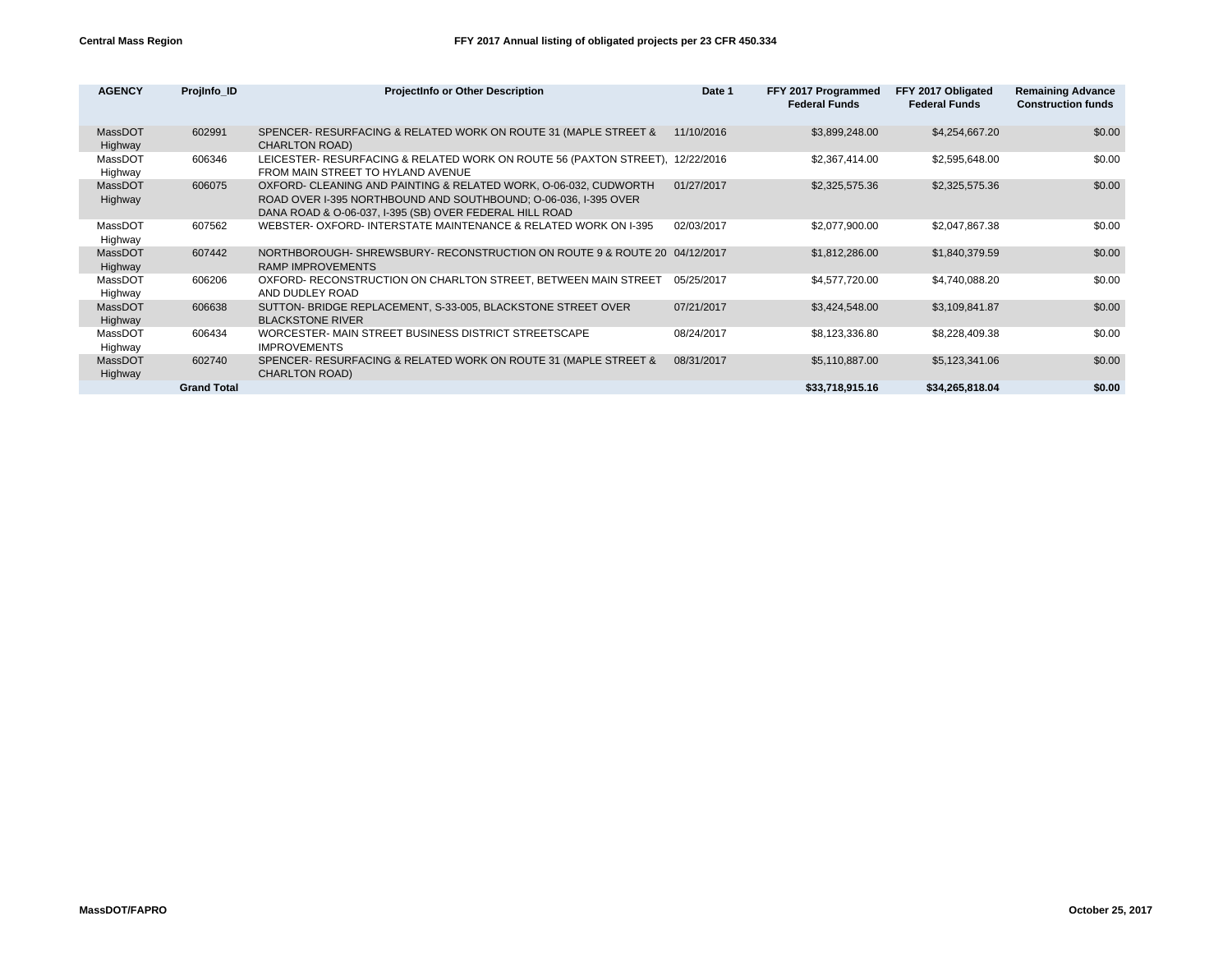| <b>AGENCY</b>      | Projinfo ID        | <b>ProjectInfo or Other Description</b>                                                                                                                                             | <b>Obligation Date</b> | FFY 2017 Programmed<br><b>Federal Funds</b> | FFY 2017 Obligated<br><b>Federal Funds</b> | <b>Remaining Advance</b><br><b>Construction funds</b> |
|--------------------|--------------------|-------------------------------------------------------------------------------------------------------------------------------------------------------------------------------------|------------------------|---------------------------------------------|--------------------------------------------|-------------------------------------------------------|
| MassDOT<br>Highway | 602316             | BUCKLAND- CHARLEMONT- RESURFACING & RELATED WORK ON ROUTE 2,<br>FROM MM 27.41 (R.R. BRIDGE) TO MM 37.39 (BUCKLAND/SHELBURNE T.L.)<br>EXCLUDING MM 29.5 TO MM 30.75 (VILLAGE CENTER) | 10/25/2016             | \$6,879,893.00                              | \$6,743,252.50                             | \$0.00                                                |
| MassDOT<br>Highway | 607671             | HEATH- BRIDGE REPLACEMENT, H-14-001, SR 8A (JACKSONVILLE STREET) OVER<br><b>MILL BROOK</b>                                                                                          | 01/20/2017             | \$1,073,236.00                              | \$1,357,894.22                             | \$0.00                                                |
| MassDOT<br>Highway | 607584             | COLRAIN- BRIDGE REPLACEMENT, C-18-020, HEATH ROAD OVER WEST BRANCH<br><b>NORTH RIVER</b>                                                                                            | 04/12/2017             | \$1,374,223.00                              | \$1,378,726.76                             | \$0.00                                                |
| MassDOT<br>Highway | 608311             | BUCKLAND- BRIDGE MAINTENANCE, B-28-003, ROUTE 112 OVER ROUTE 2 AND<br>PAN AM RAILROAD                                                                                               | 05/25/2017             | \$513.960.00                                | \$512,934.00                               | \$0.00                                                |
| MassDOT<br>Highway | 607527             | ORANGE- BRIDGE REPLACEMENT, O-03-009, HOLTSHIRE ROAD OVER MILLERS<br><b>RIVER</b>                                                                                                   | 08/31/2017             | \$4,669,154.29                              | \$4,713,895.17                             | \$0.00                                                |
| MassDOT<br>Highway | 607182             | DEERFIELD- BERNARDSTON- GREENFIELD- INTERSTATE MAINTENANCE &<br><b>RELATED WORK ON ROUTE I-91</b>                                                                                   | 08/31/2017             | \$14,890,640.40                             | \$14,682,190.41                            | \$0.00                                                |
| MassDOT<br>Highway | 607548             | SHELBURNE- BRIDGE REPLACEMENT, S-11-006, BARDWELL FERRY ROAD OVER<br><b>DRAGON BROOK</b>                                                                                            | 09/08/2017             | \$1,852,960.00                              | \$1,725,659.92                             | \$0.00                                                |
|                    | <b>Grand Total</b> |                                                                                                                                                                                     |                        | \$31,254,066.69                             | \$31,114,552.98                            | \$0.00                                                |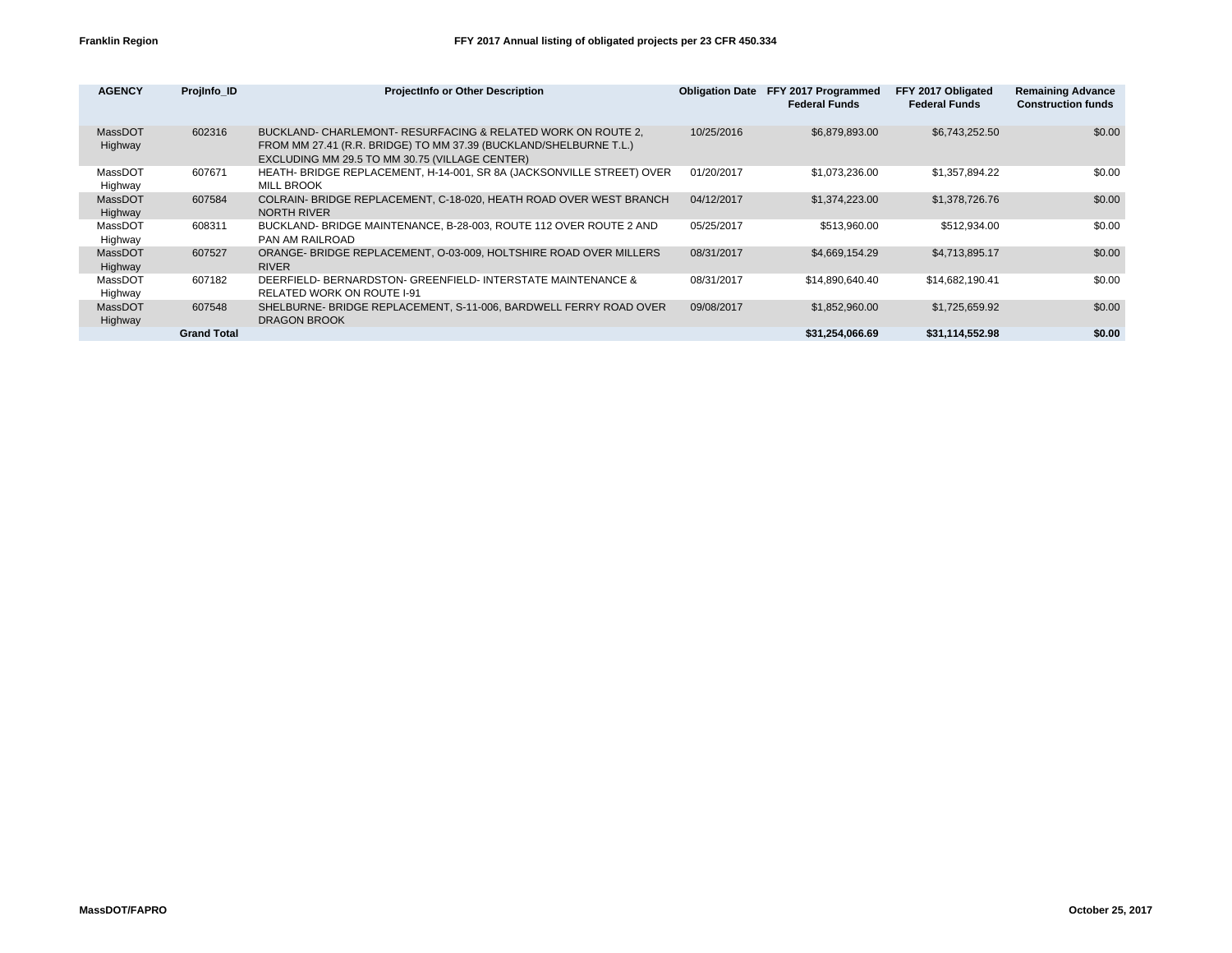| <b>AGENCY</b>      | Projinfo ID        | <b>Projectinfo or Other Description</b>                                                                                 |            | <b>Obligation Date FFY 2017 Programmed</b><br><b>Federal Funds</b> | FFY 2017 Obligated<br><b>Federal Funds</b> | <b>Remaining Advance</b><br><b>Construction funds</b> |
|--------------------|--------------------|-------------------------------------------------------------------------------------------------------------------------|------------|--------------------------------------------------------------------|--------------------------------------------|-------------------------------------------------------|
| MassDOT<br>Highway | 608529             | WEST TISBURY- RESURFACING OF CORRELLUS STATE FOREST BIKEPATH<br>(PHASE 1 - DOCTOR FISHER ROAD PATH AND HOPPS FARM ROAD) | 08/24/2017 | \$514,734,40                                                       | \$922,330,00                               | \$0.00                                                |
|                    | <b>Grand Total</b> |                                                                                                                         |            | \$514,734.40                                                       | \$922,330,00                               | \$0.00                                                |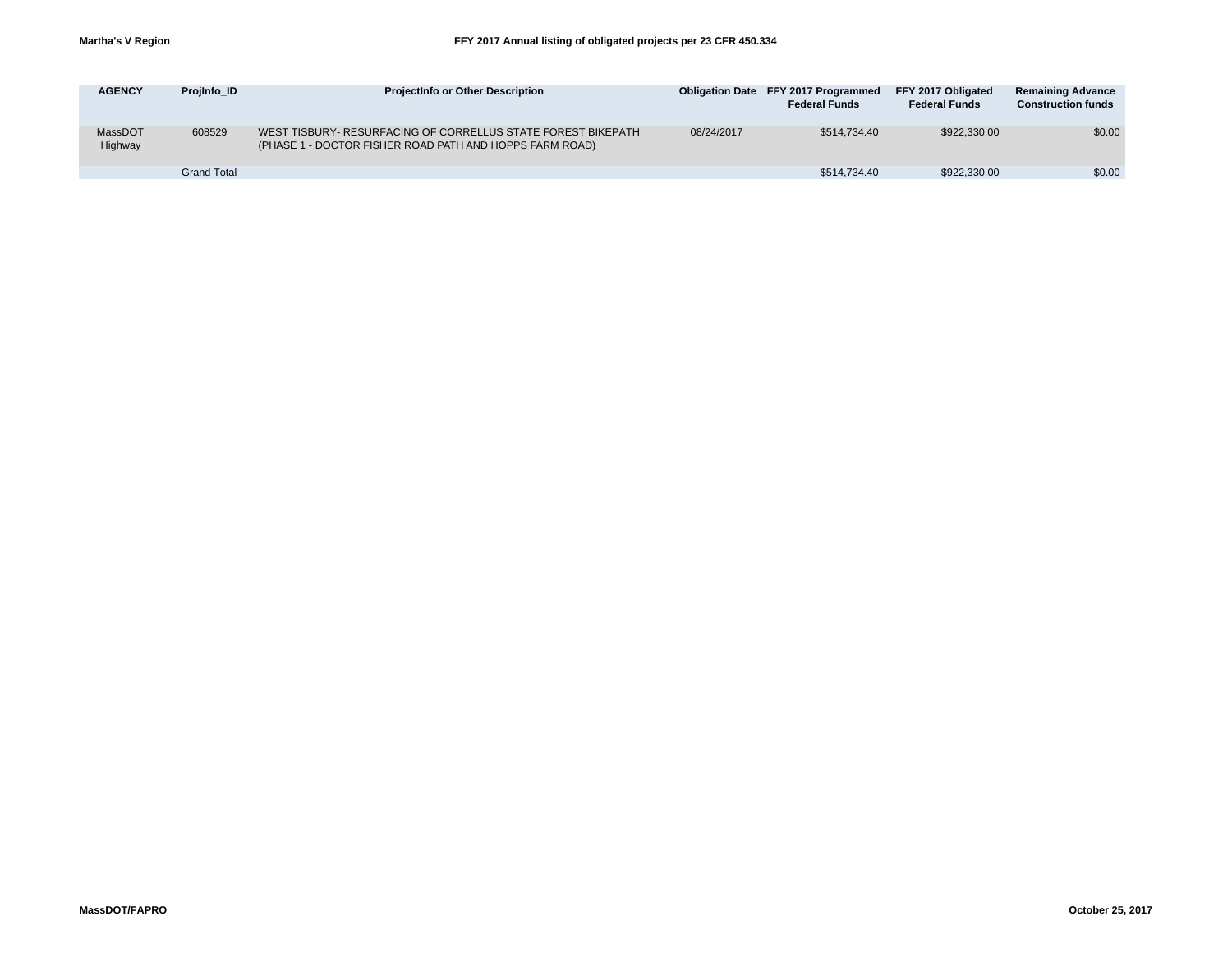| <b>AGENCY</b>      | Projinfo ID        | <b>ProjectInfo or Other Description</b>                                                       | <b>Obligation Date</b> | FFY 2017 Programmed<br><b>Federal Funds</b> | FFY 2017 Obligated<br><b>Federal Funds</b> | <b>Remaining Advance</b><br><b>Construction funds</b> |
|--------------------|--------------------|-----------------------------------------------------------------------------------------------|------------------------|---------------------------------------------|--------------------------------------------|-------------------------------------------------------|
| MassDOT<br>Highway | 607561             | ANDOVER- METHUEN- INTERSTATE MAINTENANCE & RELATED WORK ON 1-93                               | 04/12/2017             | \$12.465.902.00                             | \$12,445,174.56                            | \$0.00                                                |
| MassDOT<br>Highway | 607573             | HAVERHILL- RECONSTRUCTION ON ROUTE 97 (BROADWAY), FROM SILVER<br>BIRCH LANE TO RESEARCH DRIVE | 05/12/2017             | \$5.221.530.00                              | \$5.724.706.98                             | \$0.00                                                |
| MassDOT<br>Highway | 608002             | LAWRENCE- IMPROVEMENTS AT BRUCE ELEMENTARY SCHOOL (SRTS)                                      | 06/22/2017             | \$1.612.918.00                              | \$1.850.692.43                             | \$0.00                                                |
| MassDOT<br>Highway | 608187             | HAVERHILL- MERRIMAC- AMESBURY- TRAFFIC & GUIDE SIGN REPLACEMENT ON<br>A SECTION OF I-495      | 08/10/2017             | \$4,006,207.80                              | \$4.055.596.20                             | \$0.00                                                |
| MassDOT<br>Highway | 606669             | AMESBURY- POWWOW RIVERWALK CONSTRUCTION AT WATER STREET                                       | 09/08/2017             | \$536,966,00                                | \$549,657,00                               | \$0.00                                                |
| MassDOT<br>Highway | 608261             | LAWRENCE-INTERSECTION IMPROVEMENTS AT MARSTON STREET & FERRY<br>STREET/COMMONWEALTH DRIVE     | 09/14/2017             | \$1.124.850.80                              | \$1.058.753.62                             | \$0.00                                                |
|                    | <b>Grand Total</b> |                                                                                               |                        | \$24.968.374.60                             | \$25,684,580.79                            | \$0.00                                                |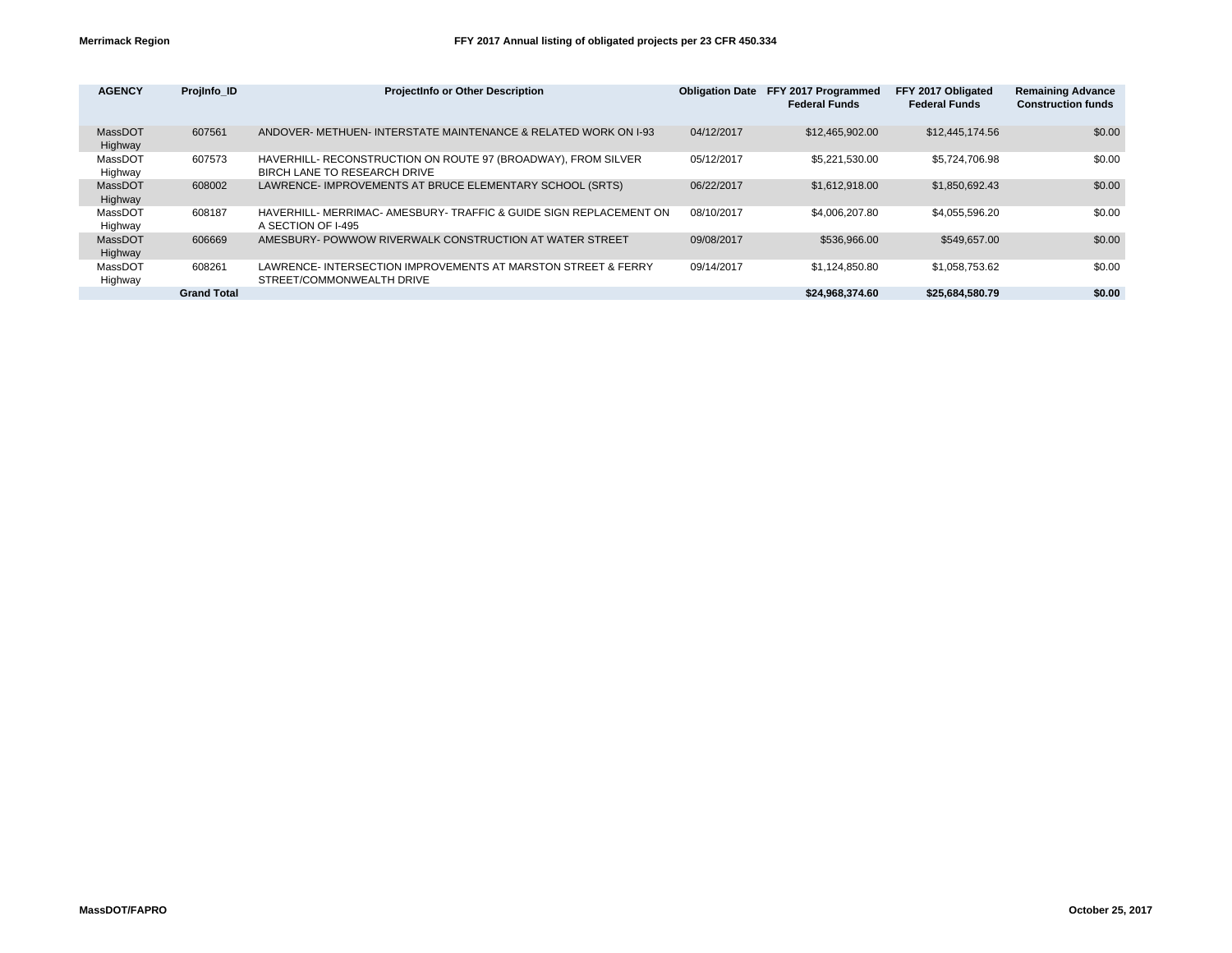| <b>AGENCY</b>      | Projinfo ID        | <b>ProjectInfo or Other Description</b>                                                                                                        |            | Obligation Date FFY 2017 Programmed<br><b>Federal Funds</b> | FFY 2017 Obligated<br><b>Federal Funds</b> | <b>Remaining Advance</b><br><b>Construction funds</b> |
|--------------------|--------------------|------------------------------------------------------------------------------------------------------------------------------------------------|------------|-------------------------------------------------------------|--------------------------------------------|-------------------------------------------------------|
| MassDOT<br>Highway | 607252             | <b>GARDNER- RESURFACING &amp; RELATED WORK ON MATTHEW STREET</b>                                                                               | 11/21/2016 | \$1,416,470.00                                              | \$1,176,529.76                             | \$0.00                                                |
| MassDOT<br>Highway | 608193             | FITCHBURG/LEOMINSTER - TWIN CITIES RAIL TRAIL RIGHT OF WAY<br><b>ACQUISITION</b>                                                               | 01/13/2017 | \$2,276,800.00                                              | \$2,276,800.00                             | \$0.00                                                |
| MassDOT<br>Highway | 607475             | WINCHENDON- RESURFACING & RELATED WORK ON ROUTE 12, FROM MILL<br>STREET/BEGINNING OF STATE HIGHWAY TO NEW HAMPSHIRE STATE LINE (2.5)<br>MILES) | 03/02/2017 | \$1,440,000.00                                              | \$1,360,892.80                             | \$0.00                                                |
| MassDOT<br>Highway | 607529             | WINCHENDON- BRIDGE REPLACEMENT, W-39-015, NORTH ROYALSTON ROAD<br><b>OVER TARBELL BROOK</b>                                                    | 04/10/2017 | \$1,613,808.00                                              | \$1,795,094.72                             | \$0.00                                                |
| MassDOT<br>Highway | 606435             | HUBBARDSTON-RESURFACING AND RELATED WORK ON ROUTE 68, FROM<br>BRIGHAM ROAD TO THE RUTLAND T.L.                                                 | 04/19/2017 | \$2,953,400.00                                              | \$3,117,408.64                             | \$0.00                                                |
| MassDOT<br>Highway | 607770             | LUNENBURG- RESURFACING & RELATED WORK ON ROUTE 13 (CHASE ROAD),<br>FROM NORTHFIELD ROAD TO THE TOWNSEND T.L.                                   | 06/29/2017 | \$1,307,454.40                                              | \$1,372,484.80                             | \$0.00                                                |
| MassDOT<br>Highway | 606124             | FITCHBURG- LUNENBURG- LEOMINSTER- RECONSTRUCTION OF SUMMER<br>STREET AND NORTH STREET                                                          | 08/17/2017 | \$1,728,210.60                                              | \$1,728,210.40                             | \$6,381,249.25                                        |
| MassDOT<br>Highway | 608250             | ROYALSTON- BRIDGE REPLACEMENT, R-12-001 (B35), STOCKWELL ROAD OVER<br><b>LAWRENCE BROOK</b>                                                    | 09/08/2017 | \$1,235,754.00                                              | \$1,231,382.50                             | \$0.00                                                |
| MassDOT<br>Highway | 606575             | <b>GARDNER- RESURFACING &amp; RELATED WORK ON MATTHEW STREET</b>                                                                               | 09/08/2017 | \$15,025,770.00                                             | \$14,992,824.19                            | \$0.00                                                |
|                    | <b>Grand Total</b> |                                                                                                                                                |            | \$28.997.667.00                                             | \$29.051.627.81                            | \$6.381.249.25                                        |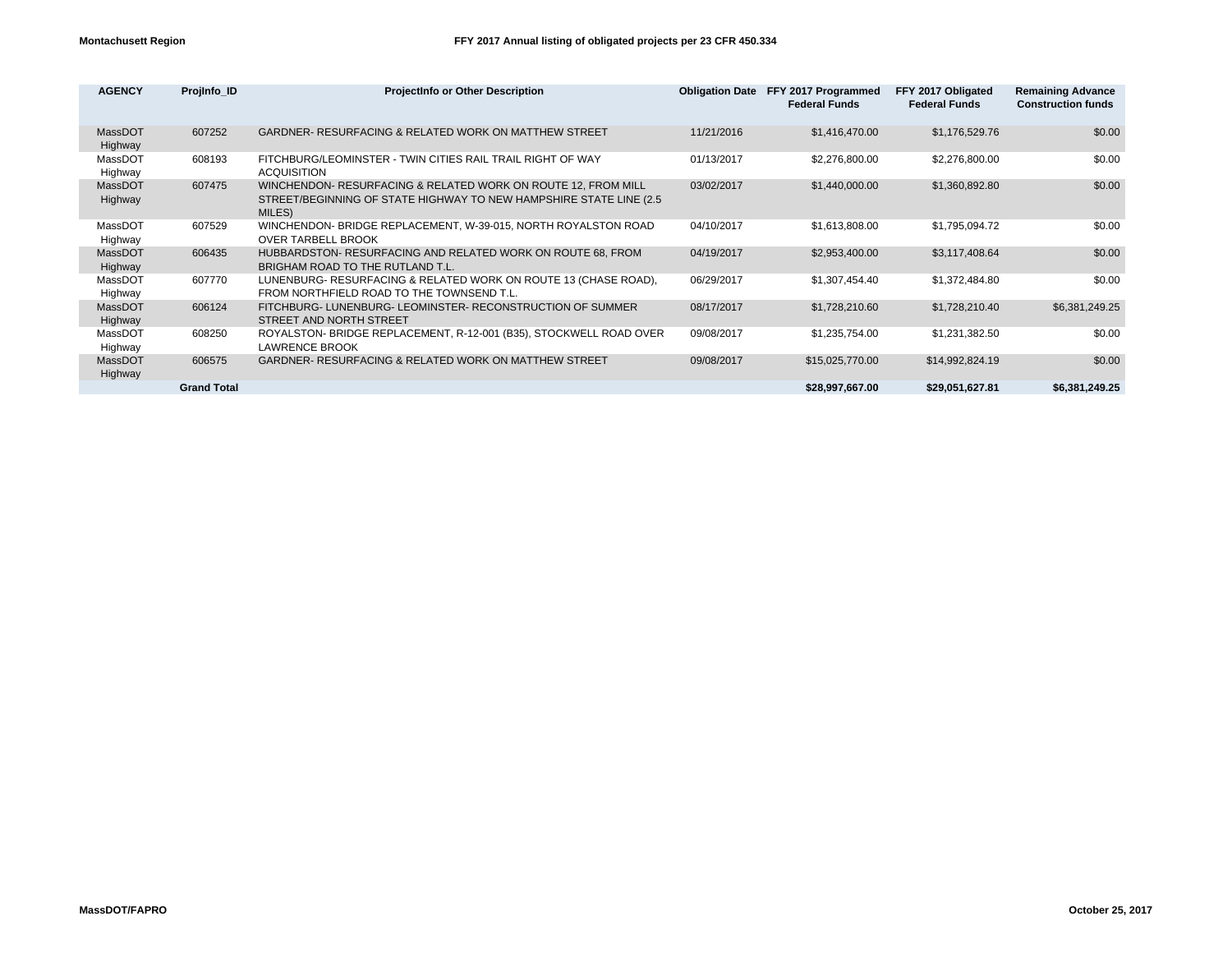| <b>AGENCY</b><br><b>Proilnfo ID</b> | <b>Projectinfo or Other Description</b> | Obligation Date FFY 2017 Programmed FFY 2017 Obligated<br><b>Federal Funds</b> | <b>Federal Funds</b> | <b>Remaining Advance</b><br><b>Construction funds</b> |
|-------------------------------------|-----------------------------------------|--------------------------------------------------------------------------------|----------------------|-------------------------------------------------------|
| No projects                         |                                         | \$0.00                                                                         | \$0.00               | \$0.00                                                |
| <b>Grand Total</b>                  |                                         | \$0.00                                                                         |                      |                                                       |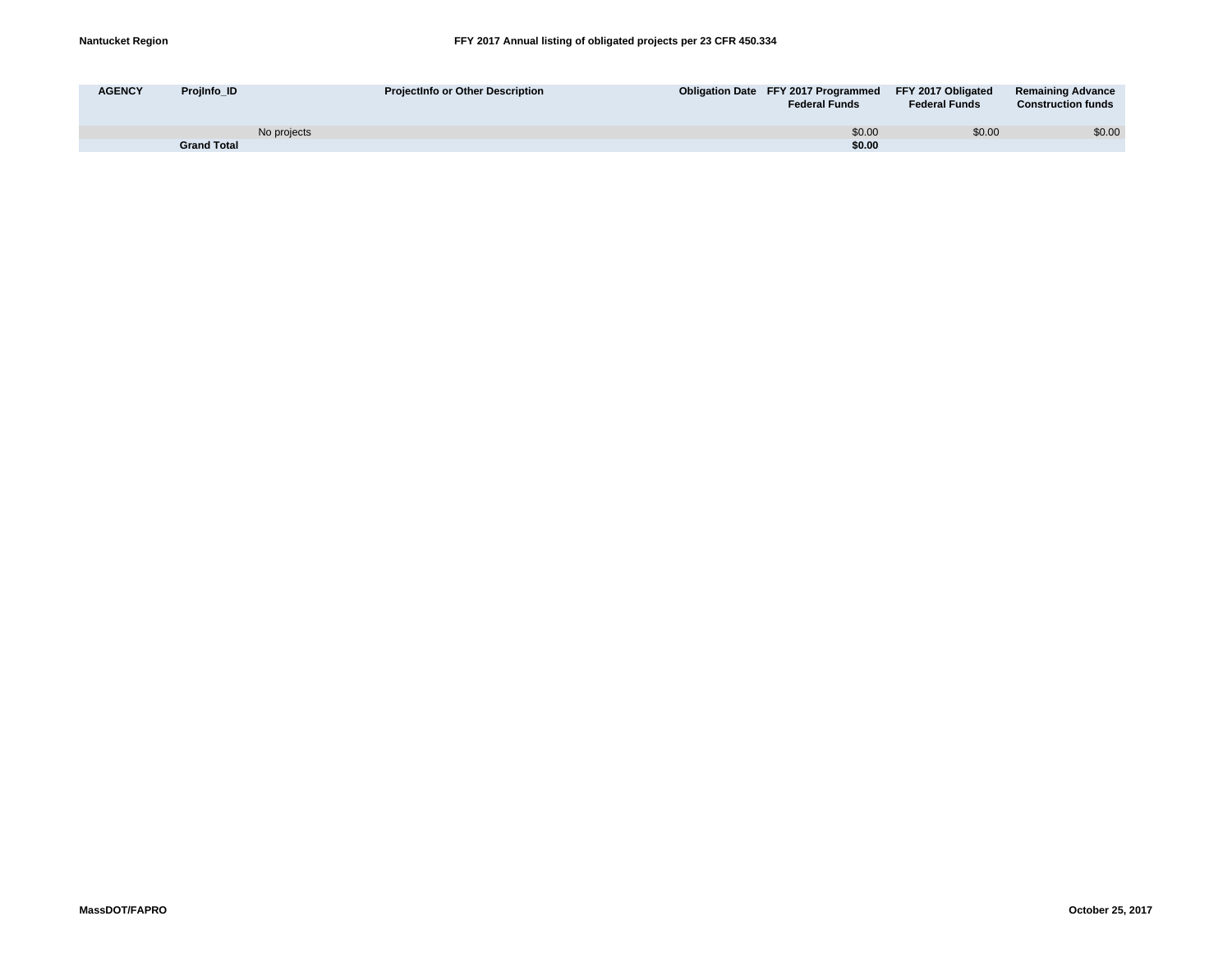| <b>AGENCY</b>      | Projinfo ID        | <b>ProjectInfo or Other Description</b>                                                                                                           | <b>Obligation Date</b> | FFY 2017 Programmed<br><b>Federal Funds</b> | FFY 2017 Obligated<br><b>Federal Funds</b> | <b>Remaining Advance</b><br><b>Construction funds</b> |
|--------------------|--------------------|---------------------------------------------------------------------------------------------------------------------------------------------------|------------------------|---------------------------------------------|--------------------------------------------|-------------------------------------------------------|
| MassDOT<br>Highway | 608420             | LOWELL- RECONSTRUCTION AND REHABILITATION OF SIX BRIDGES (ENEL<br><b>BRIDGES) TIGER GRANT</b>                                                     | 08/11/2017             | \$13,389,750.00                             | \$13,289,750.00                            | \$0.00                                                |
| MassDOT<br>Highway | 608181             | BILLERICA- INTERSECTION & SIGNAL IMPROVEMENTS AT ROUTE 3A (BOSTON<br>ROAD) AND ALLEN ROAD                                                         | 04/27/2017             | \$2,315,201.00                              | \$2,290,076.40                             | \$0.00                                                |
| MassDOT<br>Highway | 608036             | WESTFORD-INTERSECTION IMPROVEMENTS @ GROTON ROAD (ROUTE 40) &<br>OAK HILL ROAD                                                                    | 05/25/2017             | \$2,575,477,24                              | \$2,763,282.63                             | \$0.00                                                |
| MassDOT<br>Highway | NM0001             | BRIDGE STREET-MERRIMACK RIVERWALK/ DOWNTOWN LOWELL CANALWAY<br>PEDESTRIAN IMPROVEMENTS/ PAWTUCKET CANAL BRIDGE IMPROVEMENTS                       | 06/07/2017             | \$1,055,000.00                              | \$1,055,000.00                             | \$0.00                                                |
| MassDOT<br>Highway | 607752             | LOWELL-INTERSECTION & SIGNAL IMPROVEMENTS AT 2 LOCATIONS: SR 113<br>(VARNUM AVENUE & VFW HIGHWAY) AT MAMMOTH ROAD & VFW AT AIKEN<br><b>STREET</b> | 09/08/2017             | \$1,830,205.00                              | \$1,825,435.44                             | \$0.00                                                |
| MassDOT<br>Highway | 607421             | CHELMSFORD-INTERSECTION IMPROVEMENTS AT ROUTE 4 & I-495 (EXIT 33)                                                                                 | 09/08/2017             | \$3,406,383.20                              | \$3,376,387.62                             | \$0.00                                                |
|                    | <b>Grand Total</b> |                                                                                                                                                   |                        | \$24,572,016.44                             | \$24,599,932.09                            | \$0.00                                                |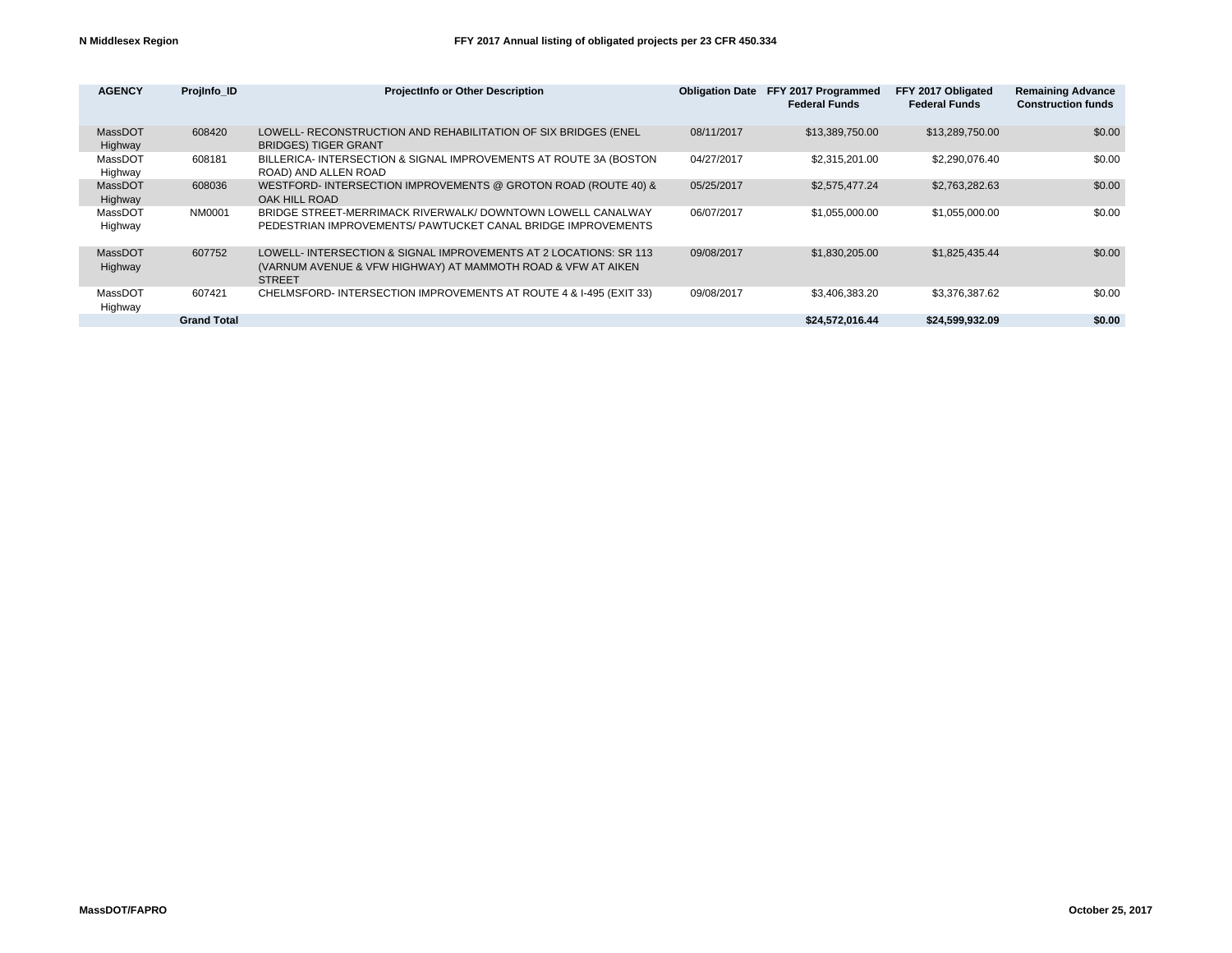| <b>AGENCY</b>      | Projinfo ID        | <b>ProjectInfo or Other Description</b>                                                                                                |            | <b>Obligation Date FFY 2017 Programmed</b><br><b>Federal Funds</b> | FFY 2017 Obligated<br><b>Federal Funds</b> | <b>Remaining Advance</b><br><b>Construction funds</b> |
|--------------------|--------------------|----------------------------------------------------------------------------------------------------------------------------------------|------------|--------------------------------------------------------------------|--------------------------------------------|-------------------------------------------------------|
| MassDOT<br>Highway | 605038             | PLYMOUTH- RECONSTRUCTION OF TAYLOR AVENUE, FROM WHITE HORSE<br>ROAD TO MANOMET POINT ROAD, INCLUDES BRIDGE REPLACEMENT OF P-13-<br>010 | 09/08/2017 | \$6.980.914.88                                                     | \$7.335.476.08                             | \$0.00                                                |
|                    | <b>Grand Total</b> |                                                                                                                                        |            | \$6,980,914.88                                                     | \$7,335,476.08                             | \$0.00                                                |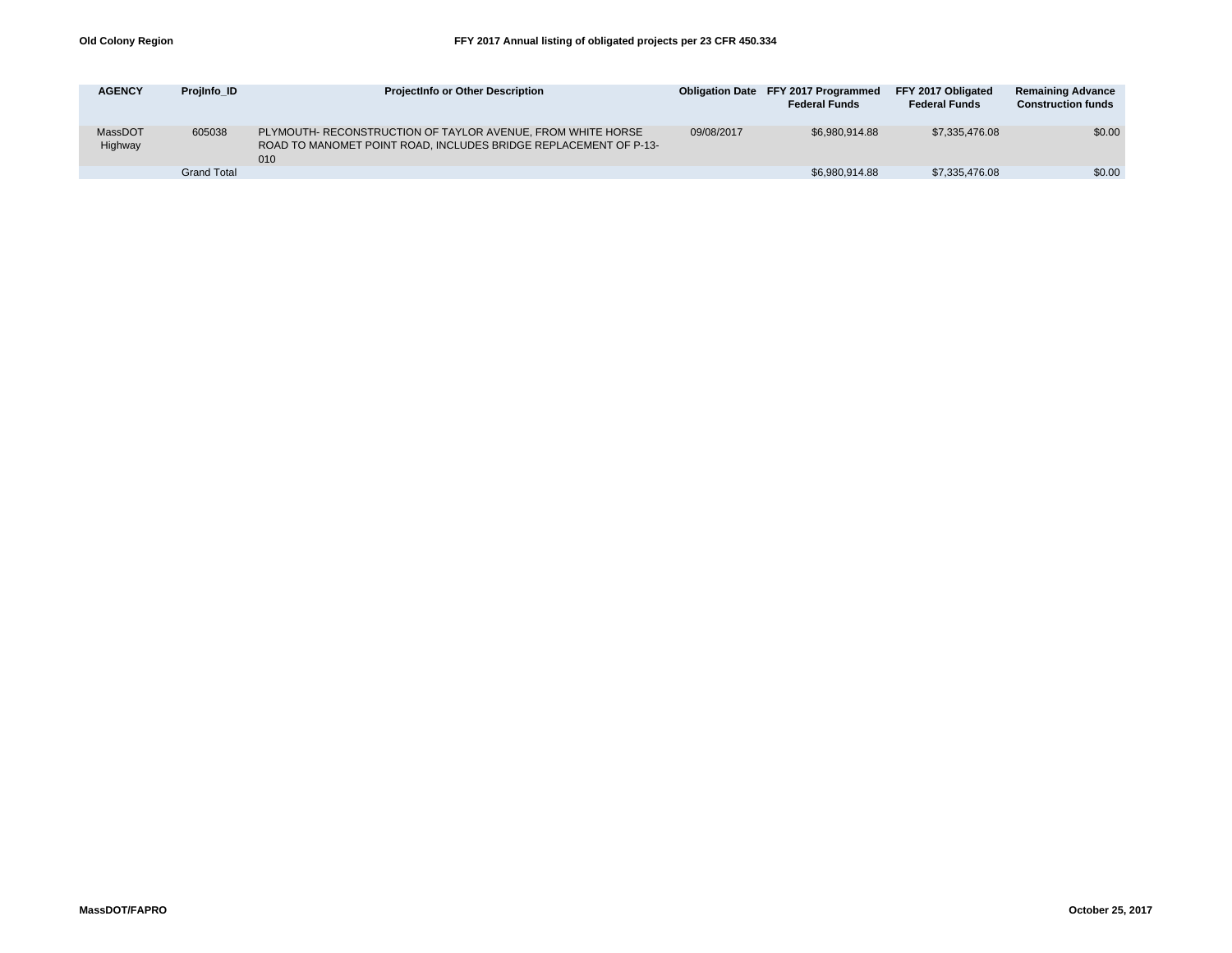| <b>AGENCY</b>      | Projinfo ID        | <b>ProjectInfo or Other Description</b>                                                                                                                      |            | Obligation Date FFY 2017 Programmed<br><b>Federal Funds</b> | FFY 2017 Obligated<br><b>Federal Funds</b> | <b>Remaining Advance</b><br><b>Construction funds</b> |
|--------------------|--------------------|--------------------------------------------------------------------------------------------------------------------------------------------------------------|------------|-------------------------------------------------------------|--------------------------------------------|-------------------------------------------------------|
| MassDOT<br>Highway | 608192             | AGAWAM- CHICOPEE- HOLYOKE- WEST SPRINGFIELD- STORMWATER<br>IMPROVEMENTS ALONG I-91, I-391, ROUTE 57 AND ROUTE 5                                              | 10/20/2016 | \$1,020,850.00                                              | \$1,101,038.18                             | \$0.00                                                |
| MassDOT<br>Highway | 608211             | CHICOPEE- SPRINGFIELD- INTERSTATE MAINTENANCE & RELATED WORK ON I-<br>291                                                                                    | 12/29/2016 | \$3,706,560.00                                              | \$4,069,479.87                             | \$0.00                                                |
| MassDOT<br>Highway | 607528             | AMHERST- BRIDGE REPLACEMENT, A-08-008, MILL STREET OVER MILL RIVER                                                                                           | 07/28/2017 | \$2,423,016.00                                              | \$2,342,482.24                             | \$0.00                                                |
| MassDOT<br>Highway | 608023             | AMHERST- HADLEY- SIDEWALK & WHEELCHAIR RAMP CONSTRUCTION ON<br>ROUTE 9                                                                                       | 07/28/2017 | \$963,240.00                                                | \$978,969.50                               | \$0.00                                                |
| MassDOT<br>Highway | 604033             | SOUTHWICK- RECONSTRUCTION CONGAMOND ROAD (ROUTE 168), FROM<br>COLLEGE HIGHWAY & ENDS 250 FEET SHORT OF STATE LINE (1.2 MILES)                                | 08/24/2017 | \$5,781,998.70                                              | \$5,542,770.13                             | \$0.00                                                |
| MassDOT<br>Highway | 605011             | LUDLOW- RECONSTRUCTION OF CENTER STREET (ROUTE 21), FROM 35' WEST<br>OF BEACHSIDE DRIVE WESTERLY TO GAS LINE BESIDE MTA OVERPASS (3,500)<br>FEET)            | 09/08/2017 | \$4,784,379.00                                              | \$5,060,387.16                             | \$0.00                                                |
| MassDOT<br>Highway | 606903             | HOLYOKE- IMPROVEMENTS TO LOWER WESTFIELD ROAD ON I-91<br>(INTERCHANGE 15)                                                                                    | 09/08/2017 | \$1,939,603.20                                              | \$2,056,843.70                             | \$0.00                                                |
| MassDOT<br>Highway | 607549             | CHESTERFIELD- BRIDGE REPLACEMENT, C-12-009, IRELAND STREET OVER<br><b>WEST BRANCH BRONSON BROOK</b>                                                          | 09/14/2017 | \$3,212,324.80                                              | \$3,166,716.46                             | \$0.00                                                |
| MassDOT<br>Highway | 605150             | AGAWAM- CHICOPEE- HOLYOKE- WEST SPRINGFIELD- STORMWATER<br>IMPROVEMENTS ALONG I-91, I-391, ROUTE 57 AND ROUTE 5                                              | 09/14/2017 | \$3,476,240.00                                              | \$3,571,328.54                             | \$0.00                                                |
| MassDOT<br>Highway | 605384             | AGAWAM- WEST SPRINGFIELD- BRIDGE REPLACEMENT, A-05-002=W-21-014,<br>ROUTE 147 OVER THE WESTFIELD RIVER & INTERSECTION & SIGNAL<br>IMPROVEMENTS @ 3 LOCATIONS | 09/14/2017 | \$25,492,996.10                                             | \$25,608,195.56                            | \$0.00                                                |
|                    | <b>Grand Total</b> |                                                                                                                                                              |            | \$52,801,207.80                                             | \$53,498,211.34                            | \$0.00                                                |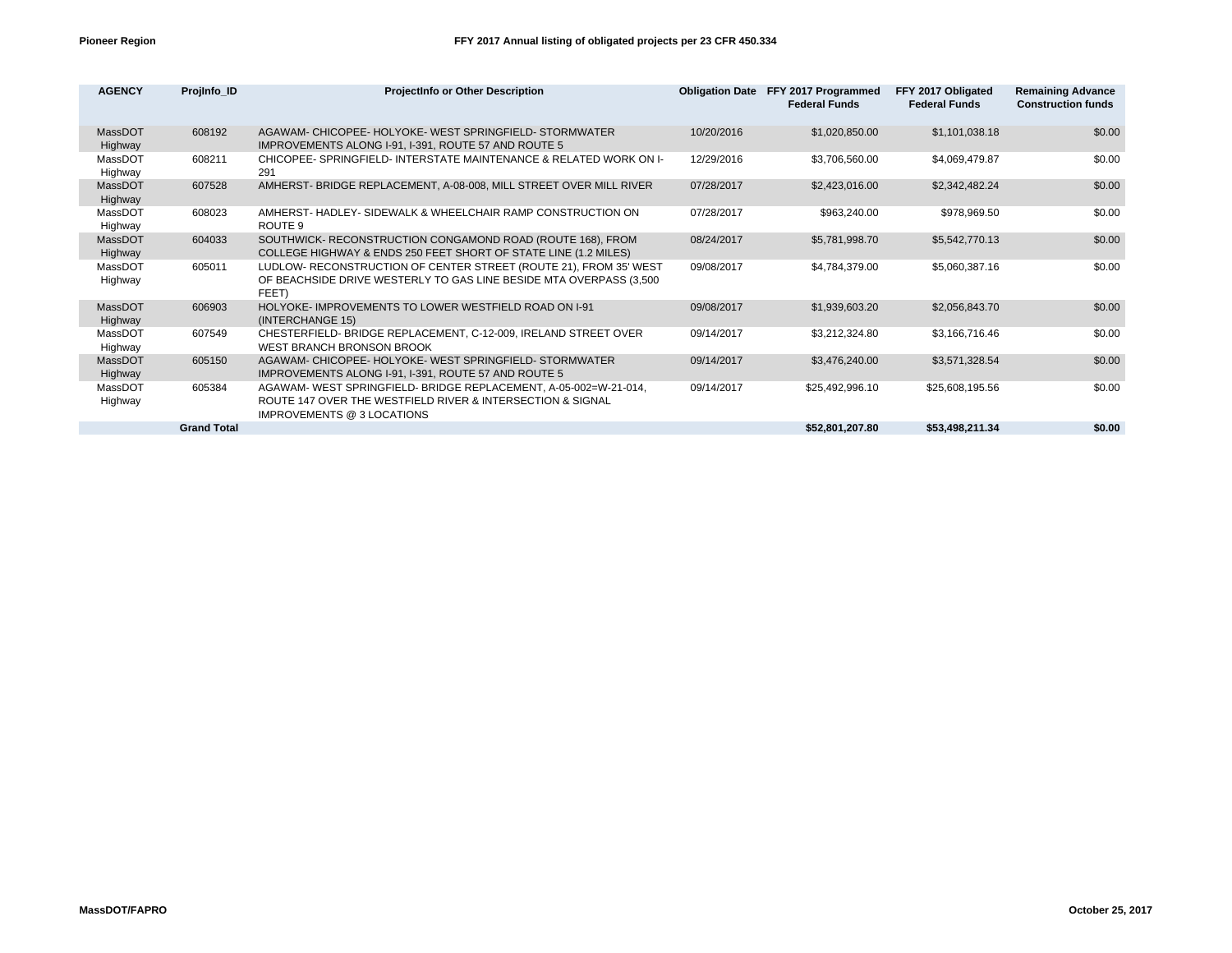| <b>AGENCY</b>      | Projinfo_ID | ProjectInfo or Other Description                                                                                                                                                                   |            | Obligation Date FFY 2017 Programmed<br><b>Federal Funds</b> | FFY 2017 Obligated<br><b>Federal Funds</b> | <b>Remaining Advance</b><br><b>Construction funds</b> |
|--------------------|-------------|----------------------------------------------------------------------------------------------------------------------------------------------------------------------------------------------------|------------|-------------------------------------------------------------|--------------------------------------------|-------------------------------------------------------|
| MassDOT<br>Highway | 603711      | NEEDHAM-WELLESLEY- 6 BRIDGE LOCATIONS ON I-95/ROUTE 128: N-04-020, N-<br>04-021, N-04-022, N-04-026, N-04-027, N-04-037 & W-13-023 (ADD-A-LANE -<br><b>CONTRACT V)</b>                             | 09/12/2017 | \$19,631,853.00                                             | \$19,631,853.00                            | \$6,896,330.00                                        |
| MassDOT<br>Highway | 29492       | BEDFORD- BILLERICA- MIDDLESEX TURNPIKE IMPROVEMENTS, FROM CROSBY<br>DRIVE NORTH TO MANNING ROAD, INCLUDES RECONSTRUCTION OF B-04-006<br>(PHASE III)                                                | 09/12/2017 | \$6,885,105.00                                              | \$7,373,440.83                             | \$0.00                                                |
| MassDOT<br>Highway | 601630      | WEYMOUTH-ABINGTON-RECONSTRUCTION & WIDENING ON ROUTE 18 (MAIN<br>STREET) FROM HIGHLAND PLACE TO ROUTE 139 (4.0 MILES) INCLUDES<br>REPLACING W-32-013, ROUTE 18 OVER THE OLD COLONY RAILROAD (MBTA) | 09/18/2017 | \$27,250,398.14                                             | \$19,907,054.02                            | \$33,953,780.54                                       |
| MassDOT<br>Highway | 607499      | RANDOLPH- BOSTON- BRAINTREE- STEEL SUPERSTRUCTURE CLEANING (FULL<br>REMOVAL) AND PAINTING OF 3 BRIDGES: R-01-006 (344), B-16-261 (3FK) & B-21-<br>027(36E)                                         | 01/27/2017 | \$1,622,820.80                                              | \$1,622,820.80                             | \$0.00                                                |
| MassDOT<br>Highway | 607477      | LYNNFIELD- PEABODY- RESURFACING & RELATED WORK ON ROUTE 1                                                                                                                                          | 04/03/2017 | \$7,113,867.00                                              | \$7,203,949.80                             | \$0.00                                                |
| MassDOT<br>Highway | 607481      | BOSTON- INTERSTATE MAINTENANCE & RELATED WORK ON I-93                                                                                                                                              | 04/03/2017 | \$4,295,700.00                                              | \$3,903,209.28                             | \$0.00                                                |
| MassDOT<br>Highway | 608763      | MEDFORD- STONEHAM- WOBURN- READING- HIGHWAY LIGHTING<br>REHABILITATION ON I-93 (PHASE II)                                                                                                          | 04/27/2017 | \$15,634,771.30                                             | \$15,634,771.30                            | \$0.00                                                |
| MassDOT<br>Highway | 604810      | MARLBOROUGH- RECONSTRUCTION OF ROUTE 85 (MAPLE STREET)                                                                                                                                             | 06/22/2017 | \$5,060,331.00                                              | \$5,225,855.70                             | \$0.00                                                |
| MassDOT<br>Highway | 608458      | NEEDHAM-WELLESLEY- 6 BRIDGE LOCATIONS ON I-95/ROUTE 128: N-04-020, N-<br>04-021, N-04-022, N-04-026, N-04-027, N-04-037 & W-13-023 (ADD-A-LANE -<br><b>CONTRACT V)</b>                             | 06/23/2017 | \$1,451,229.75                                              | \$1,451,229.75                             | \$0.00                                                |
| MassDOT<br>Highway | 608217      | MARLBOROUGH- SUDBURY- STORMWATER IMPROVEMENTS ALONG ROUTE 20                                                                                                                                       | 06/29/2017 | \$120,766.13                                                | \$137,873.00                               | \$0.00                                                |
| MassDOT<br>Highway | 607309      | HINGHAM- RECONSTRUCTION & RELATED WORK ON DERBY STREET, FROM<br>POND PARK ROAD TO CUSHING STREET                                                                                                   | 08/24/2017 | \$5,471,393.40                                              | \$5,699,326.01                             | \$0.00                                                |
| MassDOT<br>Highway | 608003      | WEYMOUTH- IMPROVEMENTS AT PINGREE ELEMENTARY SCHOOL (SRTS)                                                                                                                                         | 08/24/2017 | \$438,557.00                                                | \$386,845.60                               | \$0.00                                                |
| MassDOT<br>Highway | 608004      | WATERTOWN- IMPROVEMENTS AT HOSMER ELEMENTARY SCHOOL (SRTS)                                                                                                                                         | 08/24/2017 | \$1,361,114.24                                              | \$1,032,835.38                             | \$0.00                                                |
| MassDOT<br>Highway | 608650      | SALEM- ADAPTIVE SIGNAL CONTROLS ON ROUTE 107 (HIGHLAND AVENUE)                                                                                                                                     | 08/25/2017 | \$416,000.00                                                | \$441,193.80                               | \$0.00                                                |
| MassDOT<br>Highway | 607999      | REVERE- IMPROVEMENTS AT GARFIELD ELEMENTARY & MIDDLE SCHOOL<br>(SRTS)                                                                                                                              | 08/31/2017 | \$660,000.00                                                | \$929,963.02                               | \$0.00                                                |
| MassDOT<br>Highway | 607488      | NEEDHAM- WELLESLEY- 6 BRIDGE LOCATIONS ON I-95/ROUTE 128: N-04-020, N-<br>04-021, N-04-022, N-04-026, N-04-027, N-04-037 & W-13-023 (ADD-A-LANE -                                                  | 09/08/2017 | \$3,808,175.00                                              | \$4,176,865.60                             | \$0.00                                                |
| MassDOT<br>Highway | 604935      | WOBURN- RECONSTRUCTION OF MONTVALE AVENUE, FROM I-93<br>INTERCHANGE TO CENTRAL STREET (APPROX. 1,850 FT)                                                                                           | 09/08/2017 | \$4,158,733.20                                              | \$4,583,639.19                             | \$0.00                                                |
| MassDOT<br>Highway | 607507      | WAKEFIELD- BRIDGE DECK REPLACEMENT, W-01-021 (2MF), HOPKINS STREET<br><b>OVER I-95/ST 128</b>                                                                                                      | 09/08/2017 | \$2,117,088.00                                              | \$1,884,667.36                             | \$0.00                                                |
| MassDOT<br>Highway | 604173      | BOSTON- BRIDGE REHABILITATION, B-16-016, NORTH WASHINGTON STREET<br>OVER THE BOSTON INNER HARBOR                                                                                                   | 09/22/2017 | \$49,600,000.00                                             | \$49,565,936.13                            | \$77,433,471.99                                       |
| MassDOT<br>Highway | 604761      | BOSTON- MULTI-USE TRAIL CONSTRUCTION (SOUTH BAY HARBOR), FROM<br>RUGGLES STATION TO FORT POINT CHANNEL                                                                                             | 09/14/2017 | \$2,553,351.20                                              | \$2,795,761.60                             | \$0.00                                                |
| MassDOT<br>Highway | 607754      | MILTON- INTERSECTION & SIGNAL IMPROVEMENTS AT GRANITE AVENUE &<br><b>SQUANTUM STREET</b>                                                                                                           | 09/14/2017 | \$495,000.00                                                | \$768,731.63                               | \$0.00                                                |
| MassDOT<br>Highway | 607954      | DANVERS- BRIDGE REPLACEMENT, D-03-018, ST 128 OVER WATERS RIVER                                                                                                                                    | 09/14/2017 | \$16,059,707.20                                             | \$17,315,947.52                            | \$0.00                                                |
| MassDOT<br>Highway | 608806      | WATERTOWN- CAMBRIDGE- MULTI-USE PATH CONSTRUCTION (PHASE II)                                                                                                                                       | 09/14/2017 | \$2,876,228.00                                              | \$3,075,524.56                             | \$0.00                                                |
| MassDOT<br>Highway | 602165      | STONEHAM- SIGNAL & INTERSECTION IMPROVEMENTS AT ROUTE 28/NORTH<br><b>STREET</b>                                                                                                                    | 09/22/2017 | \$2,228,082.00                                              | \$2,551,402.80                             | \$0.00                                                |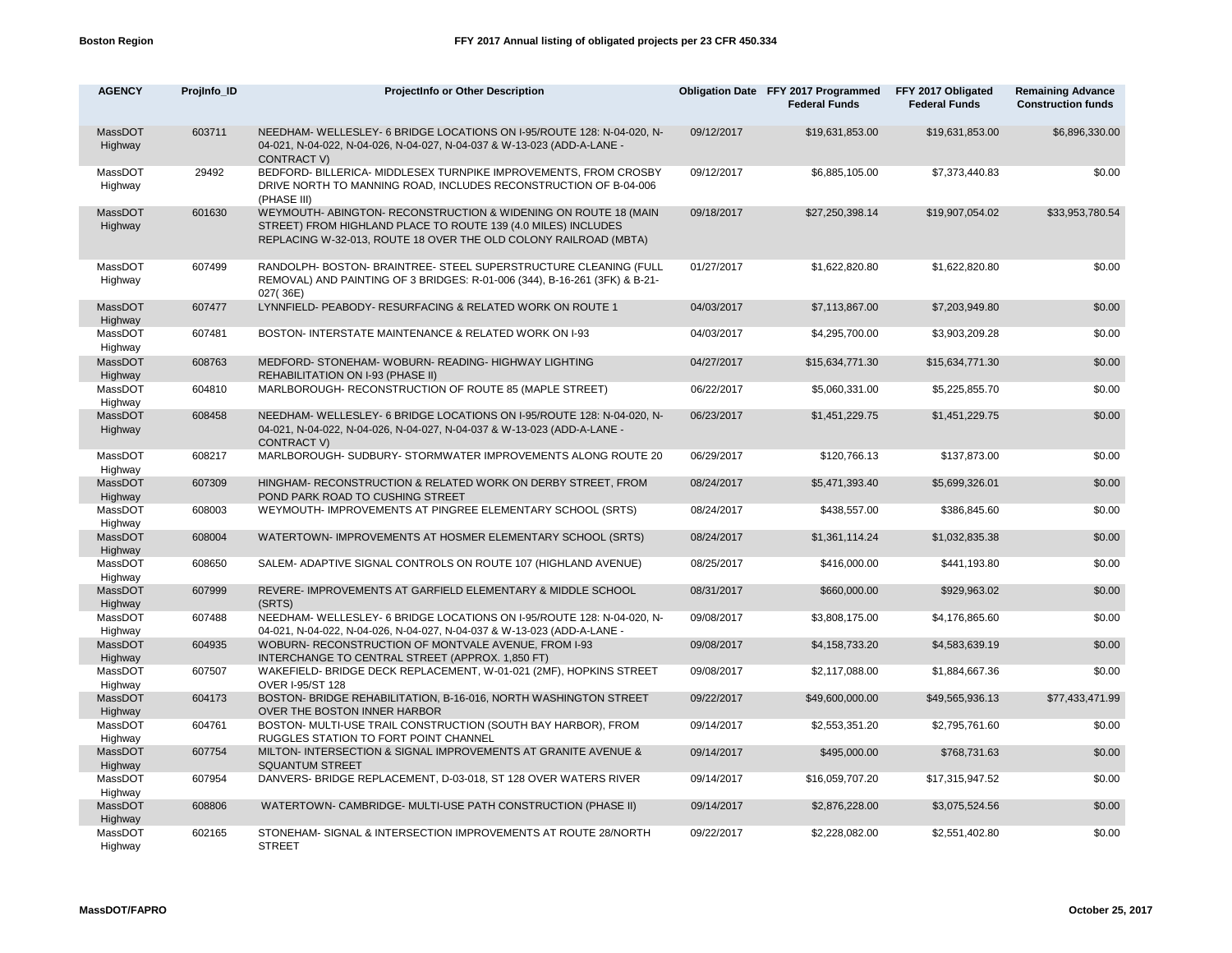| <b>AGENCY</b> | Projinfo ID        | <b>ProjectInfo or Other Description</b> | Obligation Date FFY 2017 Programmed FFY 2017 Obligated<br><b>Federal Funds</b> | <b>Federal Funds</b> | <b>Remaining Advance</b><br><b>Construction funds</b> |
|---------------|--------------------|-----------------------------------------|--------------------------------------------------------------------------------|----------------------|-------------------------------------------------------|
|               | continued          |                                         |                                                                                |                      |                                                       |
|               | <b>Grand Total</b> |                                         | \$181,310,271.36                                                               | \$177,300,697.68     | \$118,283,582.53                                      |
|               |                    |                                         |                                                                                |                      |                                                       |